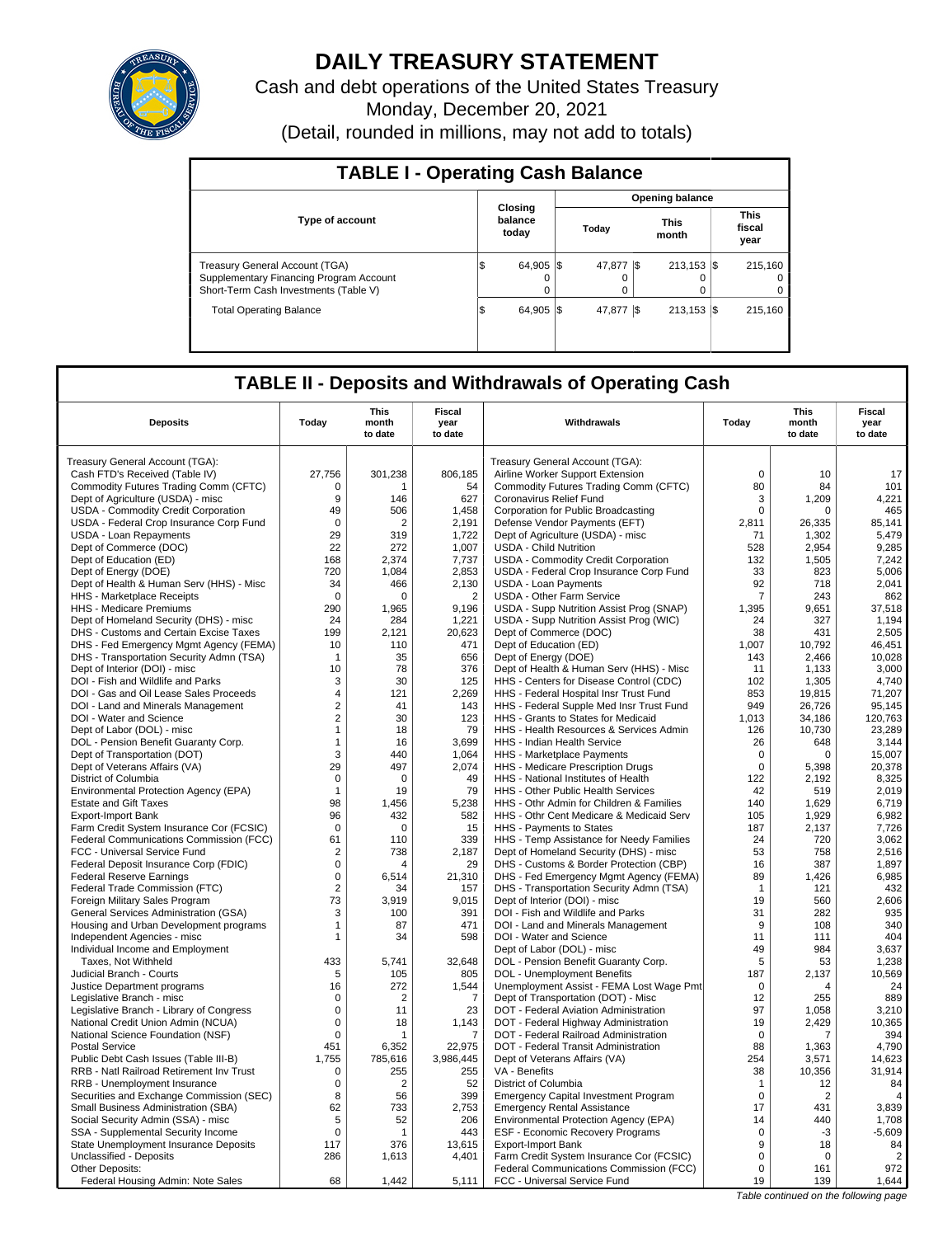| <b>TABLE II cont. - Deposits and Withdrawals of Operating Cash</b> |          |                          |                           |                                             |                 |                                  |                           |  |  |  |
|--------------------------------------------------------------------|----------|--------------------------|---------------------------|---------------------------------------------|-----------------|----------------------------------|---------------------------|--|--|--|
| <b>Deposits</b>                                                    | Today    | This<br>month<br>to date | Fiscal<br>year<br>to date | Withdrawals                                 | Today           | This<br>month<br>to date         | Fiscal<br>year<br>to date |  |  |  |
| <b>Thrift Savings Plan Transfer</b>                                | 1,553    | 4,377                    | 17,945                    | Federal Deposit Insurance Corp (FDIC)       | $\mathbf{1}$    | 31                               | 126                       |  |  |  |
|                                                                    |          |                          |                           | <b>Federal Employees Insurance Payments</b> | 314             | 5,034                            | 20,736                    |  |  |  |
|                                                                    |          |                          |                           | Federal Salaries (EFT)                      | 87              | 9,796                            | 46,717                    |  |  |  |
|                                                                    |          |                          |                           | Federal Trade Commission (FTC)              | 11              | 14                               | 61                        |  |  |  |
|                                                                    |          |                          |                           | General Services Administration (GSA)       | 70              | 1,591                            | 6,024                     |  |  |  |
|                                                                    |          |                          |                           | Housing and Urban Development programs      | $1/ - 34$       | 5,660                            | 18,041                    |  |  |  |
|                                                                    |          |                          |                           | Independent Agencies - misc                 | 27              | 311                              | 1,103                     |  |  |  |
|                                                                    |          |                          |                           | Interest on Treasury Securities             | $\mathbf 0$     | 1,299                            | 63,320                    |  |  |  |
|                                                                    |          |                          |                           | IRS - Advanced Child Tax Credit (EFT)       | $\Omega$        | 13.787                           | 40.931                    |  |  |  |
|                                                                    |          |                          |                           | IRS - Economic Impact Payments (EFT)        | $\Omega$        | 342                              | 1,837                     |  |  |  |
|                                                                    |          |                          |                           | IRS Tax Refunds Business (EFT)              | 7               | 1,652                            | 7,471                     |  |  |  |
|                                                                    |          |                          |                           | IRS Tax Refunds Individual (EFT)            | 6               | 1,220                            | 13,368                    |  |  |  |
|                                                                    |          |                          |                           | Judicial Branch - Courts                    | 3               | 71                               | 361                       |  |  |  |
|                                                                    |          |                          |                           |                                             | 78              | 1.100                            | 4.094                     |  |  |  |
|                                                                    |          |                          |                           | Justice Department programs                 | $\overline{2}$  | 73                               | 326                       |  |  |  |
|                                                                    |          |                          |                           | Legislative Branch - misc                   |                 |                                  |                           |  |  |  |
|                                                                    |          |                          |                           | Legislative Branch - Library of Congress    | 3               | 14                               | 169                       |  |  |  |
|                                                                    |          |                          |                           | <b>NASA</b>                                 | 72              | 1.476                            | 5,102                     |  |  |  |
|                                                                    |          |                          |                           | National Credit Union Admin (NCUA)          | $\mathbf{1}$    | 6                                | 30                        |  |  |  |
|                                                                    |          |                          |                           | National Science Foundation (NSF)           | 24              | 355                              | 1,521                     |  |  |  |
|                                                                    |          |                          |                           | Postal Service Money Orders and Other       | 120             | 2,249                            | 9,121                     |  |  |  |
|                                                                    |          |                          |                           | Public Debt Cash Redemp. (Table III-B)      | 1,597           | 883,877                          | 3,639,914                 |  |  |  |
|                                                                    |          |                          |                           | Railroad Retirement Board (RRB) - misc      | $\Omega$        | 3                                | 12                        |  |  |  |
|                                                                    |          |                          |                           | <b>RRB - Benefit Payments</b>               | $\mathbf{1}$    | 1,150                            | 3,465                     |  |  |  |
|                                                                    |          |                          |                           | Securities and Exchange Commission (SEC)    | 30              | 57                               | 283                       |  |  |  |
|                                                                    |          |                          |                           | Small Business Administration (SBA)         | 1,800           | 31,951                           | 138,973                   |  |  |  |
|                                                                    |          |                          |                           | Social Security Admin (SSA) - misc          | 9               | 245                              | 1,014                     |  |  |  |
|                                                                    |          |                          |                           | <b>SSA - Benefits Payments</b>              | 54              | 64,237                           | 234.274                   |  |  |  |
|                                                                    |          |                          |                           | SSA - Supplemental Security Income          | $\overline{7}$  | 4,455                            | 13,428                    |  |  |  |
|                                                                    |          |                          |                           | <b>Transportation Services</b>              | 0               | 0                                | 683                       |  |  |  |
|                                                                    |          |                          |                           | Other Withdrawals:                          |                 |                                  |                           |  |  |  |
|                                                                    |          |                          |                           | <b>State Department</b>                     | 62              | 805                              | 4,341                     |  |  |  |
|                                                                    |          |                          |                           | Thrift Savings Plan Transfer                | 219             | 13,624                           | 24,885                    |  |  |  |
|                                                                    |          |                          |                           | Unclassified                                | 1,764           | 20,107                           | 76.419                    |  |  |  |
| <b>Total Other Deposits</b><br>Change in Balance of Uncollected    | 1,622    | 5.623                    | 22.721                    | Total, Other Withdrawals                    | 2.045           | 53,571                           | 167.178                   |  |  |  |
| Funds                                                              | 0        | 0                        | $\mathbf 0$               |                                             |                 |                                  |                           |  |  |  |
| <b>Transfers from Depositaries</b>                                 | $\Omega$ | 0                        | 0                         | <b>Transfers to Depositaries</b>            | 0               | 0                                | 0                         |  |  |  |
| <b>Total TGA Deposits</b>                                          | 34,466   | 1,132,468                | 4,998,988                 | <b>Total TGA Withdrawals</b>                | 17,438          | 1,280,716                        | 5.149.243                 |  |  |  |
| Short-Term Cash Investments:                                       |          |                          |                           | Short-Term Cash Investments:                |                 |                                  |                           |  |  |  |
| Transfers from TGA (Table V)                                       | $\Omega$ | $\Omega$                 | $\Omega$                  | Transfers to TGA (Table V)                  | $\Omega$        | $\Omega$                         |                           |  |  |  |
| Total Deposits (excluding transfers)                               |          | 34,466 \$ 1,132,468 \$   | 4,998,988                 | Total Withdrawals (excluding transfers)     |                 | 17,438 \$ 1,280,716 \$ 5,149,243 |                           |  |  |  |
|                                                                    |          |                          |                           | Net Change in Operating Cash Balance        | \$<br>17,028 \$ | $-148,248$ \$                    | $-150,255$                |  |  |  |

|                                          |               |                                                              |            |                                               |            |                                 | See Footnote              |
|------------------------------------------|---------------|--------------------------------------------------------------|------------|-----------------------------------------------|------------|---------------------------------|---------------------------|
|                                          |               |                                                              |            | <b>TABLE III-A - Public Debt Transactions</b> |            |                                 |                           |
| <b>Issues</b>                            | Today         | <b>This</b><br>Fiscal<br>month<br>year<br>to date<br>to date |            | <b>Redemptions</b>                            | Today      | <b>This</b><br>month<br>to date | Fiscal<br>year<br>to date |
| Marketable:                              |               |                                                              |            | Marketable:                                   |            |                                 |                           |
| Bills:                                   |               |                                                              |            | <b>Bills</b>                                  |            | $0 \le$<br>805,326 \$           | 3,003,738                 |
| <b>Regular Series</b>                    | 0             | 477,299 \$<br>l\$                                            | 1,927,673  | <b>Notes</b>                                  | 0          | 38,000                          | 465,779                   |
| Cash Management Series                   | 0             | 145,002                                                      | 965,017    | <b>Bonds</b>                                  |            |                                 | 30,632                    |
| <b>Notes</b>                             | ი             | 103,269                                                      | 837,553    | <b>Federal Financing Bank</b>                 |            |                                 |                           |
| <b>Bonds</b>                             | 0             | 25,269                                                       | 141,871    | Nonmarketable:                                |            |                                 |                           |
| Inflation-Protected Securities Increment | 1,363         | 8,788                                                        | 17,239     | <b>United States Savings Securities</b>       | 50         | 765                             | 2,356                     |
| Federal Financing Bank                   | U             | $\Omega$                                                     |            | <b>Government Account Series</b>              | 524,633    | 3,695,221                       | 16,410,954                |
| Nonmarketable:                           |               |                                                              |            | Hope Bonds                                    |            |                                 | 0                         |
| United States Savings Securities:        |               |                                                              |            | <b>Domestic Series</b>                        |            |                                 | 4,190                     |
| Cash Issue Price                         | 211           | 1,188                                                        | 2,559      | Foreign Series                                | 0          |                                 |                           |
| Interest Increment                       | 2             | 380                                                          | 1,109      | <b>State and Local Series</b>                 | $\Omega$   | 15,137                          | 38,591                    |
| <b>Government Account Series</b>         | 531,182       | 4,102,244                                                    | 16,840,910 | Other                                         | 1,547      | 24,229                          | 93,937                    |
| Hope Bonds                               |               |                                                              |            |                                               |            |                                 |                           |
| Domestic Series                          |               |                                                              |            |                                               |            |                                 |                           |
| <b>Foreign Series</b>                    |               |                                                              |            |                                               |            |                                 |                           |
| State and Local Series                   | ŋ             | 10,220                                                       | 20,479     |                                               |            |                                 |                           |
| Other                                    | 1,544         | 24,267                                                       | 94,081     | <b>Total Redemptions</b>                      | 526,229    | <b>S</b><br>4,578,678 \$        | 20,050,177                |
| <b>Total Issues</b>                      | $534,302$ \\$ | 4,897,926 \$                                                 | 20,848,493 | Net Change in Public Debt Outstanding         | $8,072$ \$ | $319,247$ $\sqrt{\$}$           | 798,316                   |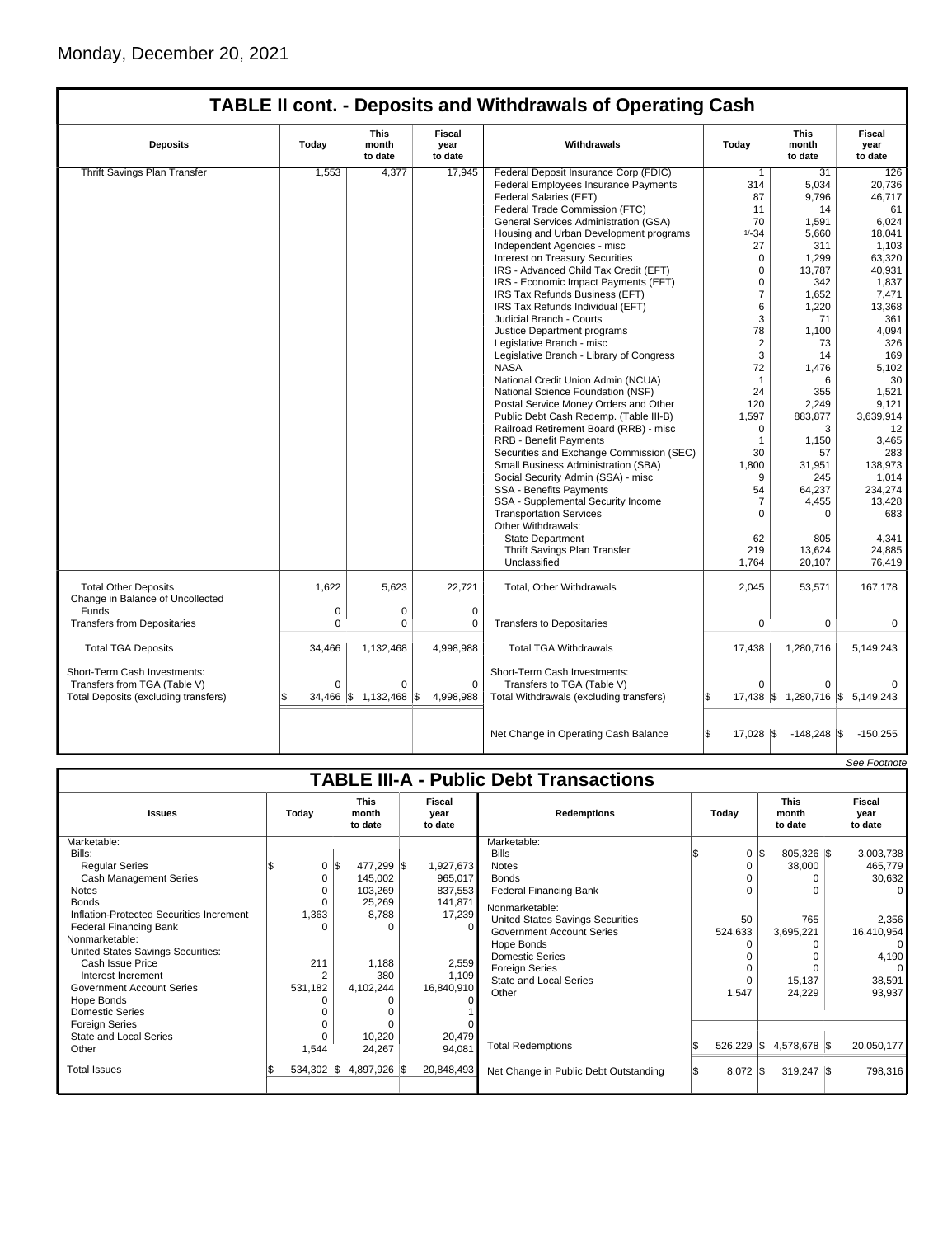| <b>TABLE III-B - Adjustment of Public Debt</b><br><b>Transactions to Cash Basis</b>                                                                                                                                                                                                                                                                          |          |                                                                |            |                                                                |                                                                        |                                 |                           |  |  |
|--------------------------------------------------------------------------------------------------------------------------------------------------------------------------------------------------------------------------------------------------------------------------------------------------------------------------------------------------------------|----------|----------------------------------------------------------------|------------|----------------------------------------------------------------|------------------------------------------------------------------------|---------------------------------|---------------------------|--|--|
| <b>Transactions</b>                                                                                                                                                                                                                                                                                                                                          | Today    |                                                                |            |                                                                |                                                                        | <b>This</b><br>month<br>to date | Fiscal<br>year<br>to date |  |  |
| Public Debt Cash Issues:<br>Public Debt Issues (Table III-A)<br>Premium on New Issues<br>Discount on New Issues:<br>Bills (-)<br>Bonds and Notes (-)<br>Federal Financing Bank (-)<br>Government Account Transactions (-)<br>Hope Bonds (-)<br>Interest Increment on United States<br>Savings Securities (-)<br>Inflation-Protected Securities Increment     | l\$      | 534,302 \$<br>n<br>$\Omega$<br>0<br>n<br>531,182<br>2<br>1,363 |            | 4,897,926<br>242<br>657<br>0<br>4,102,244<br>n<br>380<br>8,788 | \$20,848,493<br>3,752<br>661<br>6.299<br>16,840,910<br>1,109<br>16,820 |                                 |                           |  |  |
| <b>Total Public Debt Cash Issues</b><br>Deposited in TGA<br><b>Public Debt Cash Redemptions:</b><br>Public Debt Redemptions (Table III-A)<br>Premium on Debt Buyback Operation<br>Discount on Debt Buyback Operation (-)<br>Federal Financing Bank (-)<br>Government Account Transactions (-)<br>Hope Bonds (-)<br><b>Total Public Debt Cash Redemptions</b> | \$<br>\$ | 1,755<br>526,229<br>0<br>o<br>n<br>524,633<br>ი                | l\$<br>I\$ | 785,616 \$<br>4,578,678<br>O<br>Ω<br>U<br>3,694,802<br>ი       | 3,986,445<br>\$20,050,177<br>16,410,263                                |                                 |                           |  |  |
| Withdrawn from TGA                                                                                                                                                                                                                                                                                                                                           | \$       | 1,597                                                          | S.         | 883,877                                                        | 3,639,914<br>1\$                                                       |                                 |                           |  |  |

| <b>TABLE III-C - Debt Subject to Limit</b>                                        |                           |                           |                           |                           |  |  |  |  |  |  |
|-----------------------------------------------------------------------------------|---------------------------|---------------------------|---------------------------|---------------------------|--|--|--|--|--|--|
|                                                                                   | Closina                   | Opening balance           |                           |                           |  |  |  |  |  |  |
| <b>Balance Transactions</b>                                                       | balance<br>today          | Today                     | <b>This</b><br>month      | Fiscal<br>year            |  |  |  |  |  |  |
| Debt Held by the Public<br>Intragovernmental Holdings<br><b>Total Public Debt</b> | \$22,804,698<br>6,422,537 | \$22,801,699<br>6,417,463 | \$22,645,912<br>6,262,075 | \$22,282,900<br>6,146,018 |  |  |  |  |  |  |
| Outstanding<br>Less: Debt Not<br>Subject to Limit:                                | 29,227,234                | 29,219,162                | 28,907,987                | 28,428,919                |  |  |  |  |  |  |
| Other Debt                                                                        | 478                       | 478                       | 478                       | 478                       |  |  |  |  |  |  |
| <b>Unamortized Discount</b>                                                       | 20.006                    | 20.044                    | 20,018                    | 20,950                    |  |  |  |  |  |  |
| <b>Federal Financing Bank</b>                                                     | 6,053                     | 6,053                     | 6,053                     | 6,053                     |  |  |  |  |  |  |
| Hope Bonds                                                                        | O                         | O                         | n                         | O                         |  |  |  |  |  |  |
| Plus: Other Debt Subject to Limit<br>Guaranteed Debt of                           |                           |                           |                           |                           |  |  |  |  |  |  |
| Government Agencies                                                               | $\Omega$                  | $\Omega$                  | $\Omega$                  | 0                         |  |  |  |  |  |  |
| <b>Total Public Debt</b><br>Subject to Limit                                      | \$29,200,697              | \$29,192,587              | \$28,881,438              | \$28,401,438              |  |  |  |  |  |  |
|                                                                                   |                           |                           |                           |                           |  |  |  |  |  |  |
| <b>Statutory Debt Limit</b>                                                       | \$31,381,463              | \$31,381,463              | \$28,881,463              | \$28,401,463              |  |  |  |  |  |  |
|                                                                                   |                           |                           |                           |                           |  |  |  |  |  |  |

| <b>TABLE IV - Federal Tax Deposits</b>                                                                                                                                                                                                        |    |                                              |     |                                                         |     |                                                                 |  |  |  |  |
|-----------------------------------------------------------------------------------------------------------------------------------------------------------------------------------------------------------------------------------------------|----|----------------------------------------------|-----|---------------------------------------------------------|-----|-----------------------------------------------------------------|--|--|--|--|
| Classification                                                                                                                                                                                                                                |    | Today                                        |     | <b>This</b><br>month<br>to date                         |     | <b>Fiscal</b><br>year<br>to date                                |  |  |  |  |
| Withheld Income and Employment Taxes<br>Individual Income Taxes<br><b>Railroad Retirement Taxes</b><br><b>Excise Taxes</b><br><b>Corporation Income Taxes</b><br><b>Federal Unemployment Taxes</b><br>Estate and Gift Taxes & Misc IRS Rcpts. | \$ | 26,407<br>818<br>34<br>45<br>336<br>2<br>141 | l\$ | 218,750<br>6,625<br>329<br>3,671<br>78,339<br>29<br>255 | l\$ | 682,740<br>29,023<br>1,195<br>16,340<br>101,688<br>774<br>1,428 |  |  |  |  |
| Total                                                                                                                                                                                                                                         | \$ | 27,783                                       | 1\$ | 307,998                                                 | 1\$ | 833,187                                                         |  |  |  |  |
| Cash Federal Tax Deposits:<br>Direct<br><b>Through Depositaries</b>                                                                                                                                                                           | \$ | $100$ $\sqrt{5}$<br>27,656                   |     | 1,778<br>299,460                                        | l\$ | 7,012<br>799,173                                                |  |  |  |  |
| <b>Total Cash FTD's</b>                                                                                                                                                                                                                       | \$ | 27,756                                       | 1\$ | 301,238                                                 | 1\$ | 806,185                                                         |  |  |  |  |
| <b>Inter-agency Transfers</b>                                                                                                                                                                                                                 |    | 27                                           |     | 6,761                                                   |     | 27,002                                                          |  |  |  |  |
| Total                                                                                                                                                                                                                                         | \$ | 27,783                                       | l\$ | 307,998                                                 | l\$ | 833,187                                                         |  |  |  |  |
|                                                                                                                                                                                                                                               |    |                                              |     |                                                         |     |                                                                 |  |  |  |  |

| <b>TABLE V - Short-Term Cash Investments</b> |  |   |     |                           |    |          |     |       |  |  |
|----------------------------------------------|--|---|-----|---------------------------|----|----------|-----|-------|--|--|
|                                              |  |   |     |                           |    |          |     |       |  |  |
| <b>Balance Transactions</b>                  |  |   |     | <b>Type of Depositary</b> |    |          |     | Total |  |  |
|                                              |  | А |     | в                         |    | С        |     |       |  |  |
| Opening Balance Today<br>Deposits:           |  | 0 | 1\$ | 0                         | \$ | 0        | l\$ |       |  |  |
| <b>Transfers to Depositaries</b>             |  | O |     | n                         |    | 0        |     |       |  |  |
| Special Direct Investment                    |  | Ω |     | Ω                         |    | 0        |     |       |  |  |
| Term Investment                              |  | O |     | Ω                         |    | 0        |     |       |  |  |
| Repo Investment                              |  | ი |     | n                         |    | 0        |     |       |  |  |
| Withdrawals:                                 |  |   |     |                           |    |          |     |       |  |  |
| <b>Treasury Initiated</b>                    |  | O |     | O                         |    | 0        |     |       |  |  |
| Depositary Initiated                         |  | Ω |     | Ω                         |    | $\Omega$ |     |       |  |  |
| <b>Special Direct Investment</b>             |  | Ω |     | Ω                         |    | 0        |     |       |  |  |
| <b>Term Investment</b>                       |  | Ω |     | Ω                         |    | 0        |     |       |  |  |
| Repo Investment                              |  | 0 |     | 0                         |    | 0        |     |       |  |  |
| Closing Balance Today                        |  | 0 | l\$ | 0                         | S  | $\Omega$ | l\$ |       |  |  |
|                                              |  |   |     |                           |    |          |     |       |  |  |

| <b>TABLE VI - Income Tax Refunds Issued</b> |     |       |                                 |        |     |                           |  |  |  |  |  |
|---------------------------------------------|-----|-------|---------------------------------|--------|-----|---------------------------|--|--|--|--|--|
| Classification                              |     | Today | <b>This</b><br>month<br>to date |        |     | Fiscal<br>year<br>to date |  |  |  |  |  |
| IRS - Advanced Child Tax Credit (Checks)    | l\$ | 0     | 1\$                             | 2,208  | 135 | 6,265                     |  |  |  |  |  |
| IRS - Advanced Child Tax Credit (EFT)       |     | 0     |                                 | 13.787 |     | 40.931                    |  |  |  |  |  |
| IRS - Economic Impact Payments (Checks)     |     | 0     |                                 | 267    |     | 2.079                     |  |  |  |  |  |
| IRS - Economic Impact Payments (EFT)        |     | 0     |                                 | 342    |     | 1,837                     |  |  |  |  |  |
| IRS Tax Refunds Business (Checks)           |     | 32    |                                 | 3,467  |     | 22.357                    |  |  |  |  |  |
| IRS Tax Refunds Business (EFT)              |     | 7     |                                 | 1,652  |     | 7.471                     |  |  |  |  |  |
| IRS Tax Refunds Individual (Checks)         |     | 50    |                                 | 2,093  |     | 11,840                    |  |  |  |  |  |
| IRS Tax Refunds Individual (EFT)            |     | 6     |                                 | 1,220  |     | 13,368                    |  |  |  |  |  |

### **Daily Treasury Statement Footnotes:**

#### **General Footnotes and Statements:**

This statement summarizes the United States Treasury's cash and debt operations for the Federal Government. Treasury's operating cash is maintained in an account at the Federal Reserve Bank of New York and in short-term cash investments. Treasury minimized and then suspended its short-term cash investment program beginning in November 2008, but anticipates investing again when market conditions warrant. Major information sources include: Federal Reserve Banks, Treasury Regional Financial Centers, Internal Revenue Service Centers, various electronic systems, and information on the Public Debt. Information is presented on a modified cash basis. Deposits are reflected as received and withdrawals are reflected as processed.SOURCE: Bureau of the Fiscal Service, Department of the Treasury. Note: The Daily Treasury Statement (DTS) is available by 4:00 p.m. the following business day on the Fiscal Service website https://fiscal.treasury.gov/reports-statements/dts/. For more information, call the Cash Reporting Branch at 202-874-9789.

#### **TABLE II – Deposits and Withdrawals of Operating Cash**

1/Reported as a negative amount due to a return/reversal of \$190 million.